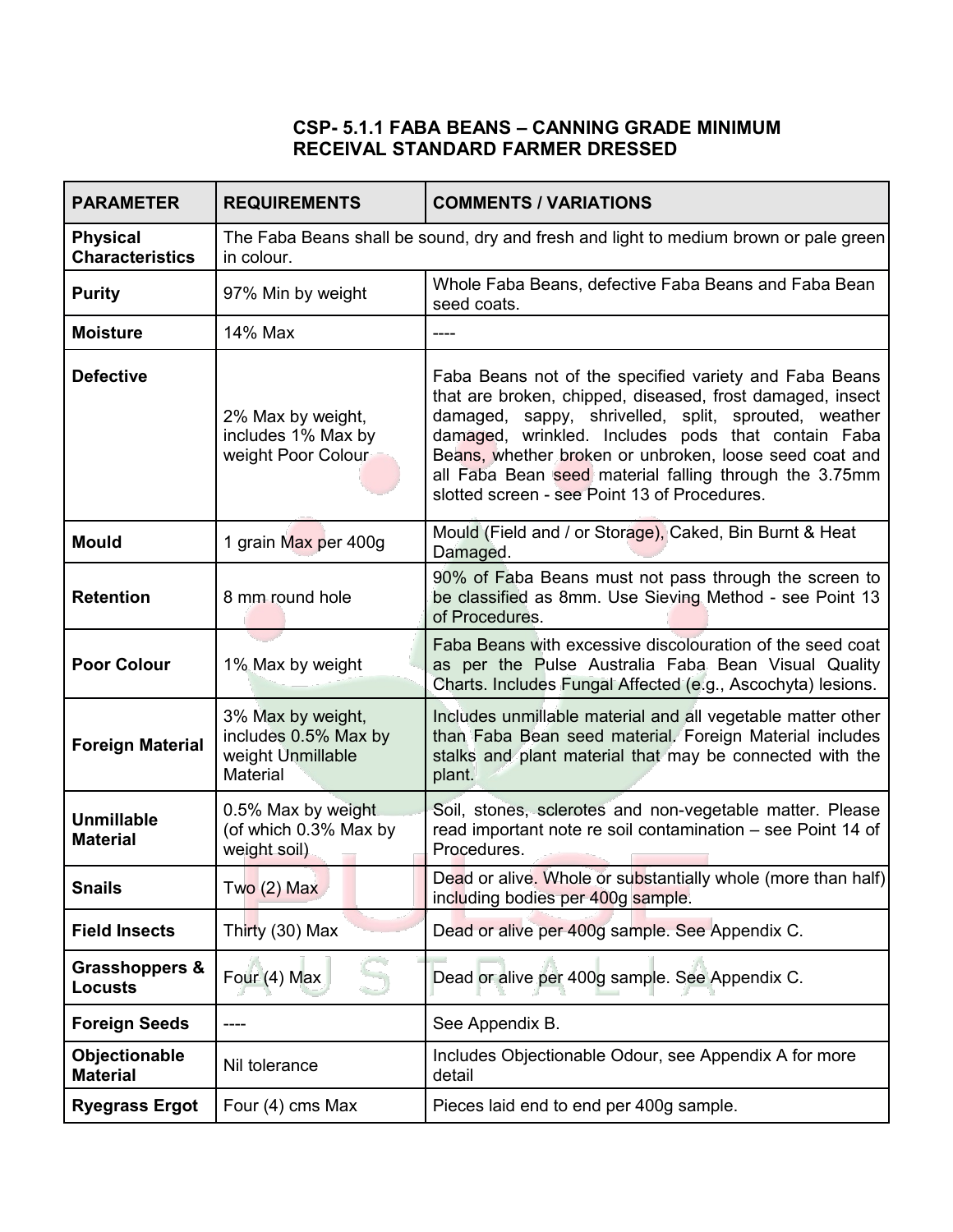| <b>PARAMETER</b>                          | <b>REQUIREMENTS</b>                                                                                | <b>COMMENTS / VARIATIONS</b>                                                                                                                                                                                                                                                                                                                                                                                      |
|-------------------------------------------|----------------------------------------------------------------------------------------------------|-------------------------------------------------------------------------------------------------------------------------------------------------------------------------------------------------------------------------------------------------------------------------------------------------------------------------------------------------------------------------------------------------------------------|
| <b>Physical</b><br><b>Characteristics</b> | The Faba Beans shall be hard and well filled and light to medium brown or pale green<br>in colour. |                                                                                                                                                                                                                                                                                                                                                                                                                   |
| <b>Purity</b>                             | 99.5% Min by weight                                                                                | Whole Faba Beans, defective Faba Beans and Faba Bean<br>seed coats                                                                                                                                                                                                                                                                                                                                                |
| <b>Moisture</b>                           | 14% Max                                                                                            |                                                                                                                                                                                                                                                                                                                                                                                                                   |
| <b>Defective</b><br>Of which              | 1.5% Max by weight,<br>includes 1% Max by<br>weight Poor Colour                                    | Faba Beans not of the specified variety and Faba Beans<br>that are broken, chipped, diseased, frost damaged, insect<br>damaged, sappy, shrivelled, split, sprouted, weather<br>damaged, wrinkled. Includes pods that contain Faba<br>Beans, whether broken or unbroken, loose seed coat and<br>all Faba Bean seed<br>material falling<br>through<br>the<br>3.75mm slotted<br>screen - see Point 13 of Procedures. |
| <b>Mould</b>                              | 1% by weight*                                                                                      | Mould (Field and / or Storage), Caked, Bin Burnt & Heat<br>Damaged.                                                                                                                                                                                                                                                                                                                                               |
| <b>Retention</b>                          | 8 mm round hole                                                                                    | 90% of Faba Beans must not pass through the screen to be<br>classified as 8mm - see Point 13 of Procedures.                                                                                                                                                                                                                                                                                                       |
| <b>Poor Colour</b>                        | 1% Max by weight                                                                                   | Faba Beans with excessive discolouration of the seed coat<br>as per the Pulse Australia Faba Bean Visual Quality<br>Charts. Includes Fungal Affected (e.g., Ascochyta) lesions.                                                                                                                                                                                                                                   |
| <b>Foreign Material</b>                   | 0.5% Max by weight,<br>includes 0.1% Max by<br>weight Unmillable<br><b>Material</b>                | Includes unmillable material and all vegetable matter other<br>than Faba Bean seed material. Foreign Material includes<br>stalks and plant material that may be connected with the<br>plant.                                                                                                                                                                                                                      |
| <b>Unmillable</b><br><b>Material</b>      | 0.1% Max by weight                                                                                 | Includes soil metals and non-vegetable matter. Please read<br>important note re soil contamination - see Point 14 of<br>Procedures.                                                                                                                                                                                                                                                                               |
| <b>Snails</b>                             | Nil tolerance                                                                                      |                                                                                                                                                                                                                                                                                                                                                                                                                   |
| <b>Field Insects</b>                      | Two $(2)$ Max                                                                                      | Dead per 400g sample. See Appendix C. Includes<br>Grasshoppers and/or Locusts.                                                                                                                                                                                                                                                                                                                                    |
| <b>Foreign Seeds</b>                      |                                                                                                    | See Appendix B.                                                                                                                                                                                                                                                                                                                                                                                                   |
| Objectionable<br><b>Material</b>          | Nil tolerance                                                                                      | Includes Objectionable Odour, see Appendix A for more<br>detail.                                                                                                                                                                                                                                                                                                                                                  |
| <b>Ryegrass Ergot</b>                     | Nil tolerance                                                                                      |                                                                                                                                                                                                                                                                                                                                                                                                                   |

## **EXPORT STANDARD MACHINE DRESSED**

**NOTE**: The Faba beans shall be designated into a category based on the final grade achieved by the majority (greater than 90%) once cleaned and graded e.g. 90% of faba beans must be retained above an 8mm round hole screen to be classified as 8mm.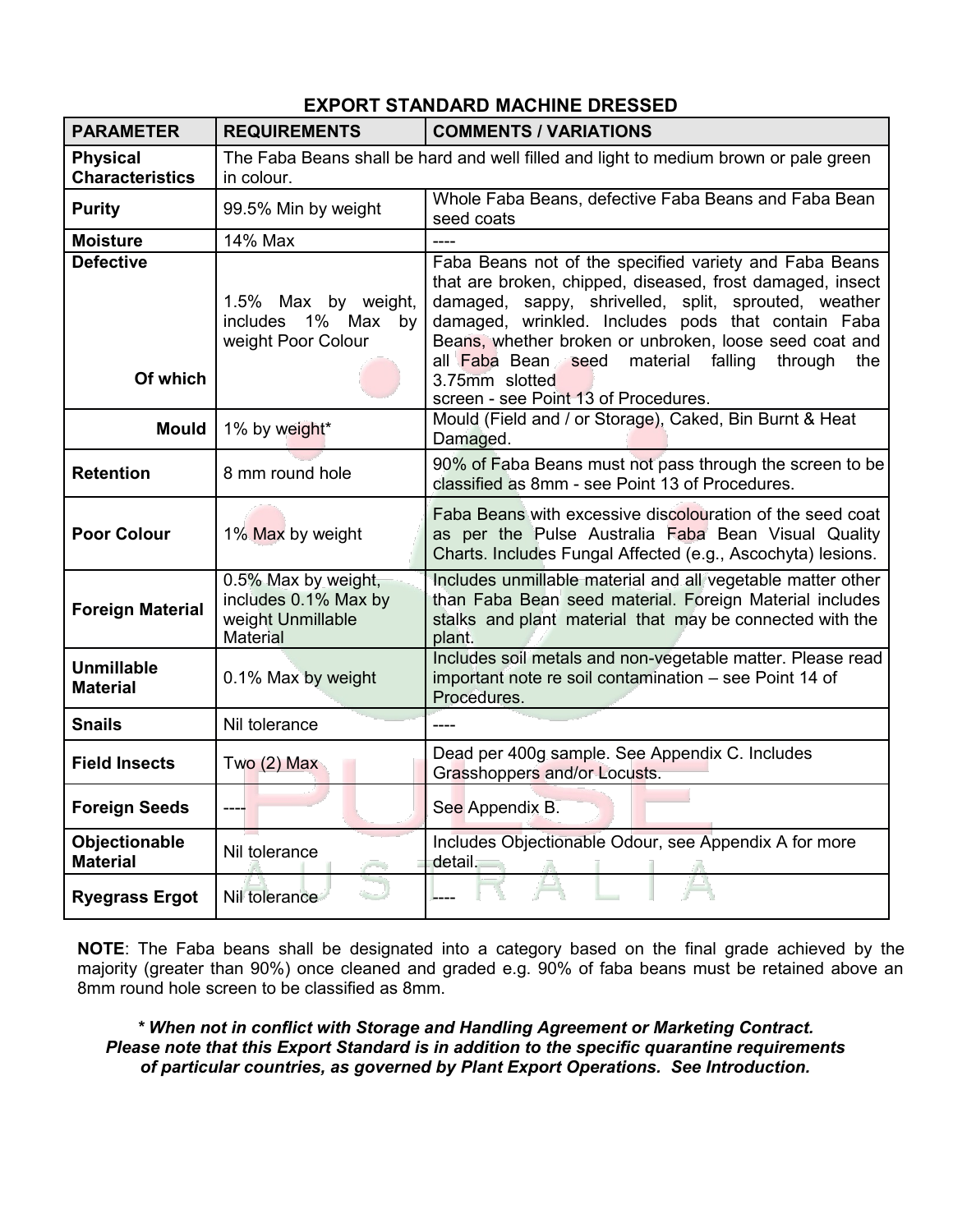### **CSP – 5.2.1 FABA BEANS – NO.1 GRADE MINIMUM RECEIVAL STANDARD FARMER DRESSED**

| <b>PARAMETER</b>                            | <b>REQUIREMENTS</b>                                                                                                               | <b>COMMENTS / VARIATIONS</b>                                                                                                                                                                                                                                                                                                                                                                                             |
|---------------------------------------------|-----------------------------------------------------------------------------------------------------------------------------------|--------------------------------------------------------------------------------------------------------------------------------------------------------------------------------------------------------------------------------------------------------------------------------------------------------------------------------------------------------------------------------------------------------------------------|
| <b>Physical</b><br><b>Characteristics</b>   | The Faba Beans shall be sound, dry and fresh and light to medium brown or pale<br>green in colour.                                |                                                                                                                                                                                                                                                                                                                                                                                                                          |
| <b>Purity</b>                               | 97% Min by weight                                                                                                                 | Whole Faba Beans, defective Faba Beans and Faba<br>Bean seed coats.                                                                                                                                                                                                                                                                                                                                                      |
| <b>Moisture</b>                             | 14% Max                                                                                                                           |                                                                                                                                                                                                                                                                                                                                                                                                                          |
| <b>Defective</b>                            | 6% Max by weight<br>includes<br>3% Max by weight Poor<br>Colour<br>3% Max by weight total<br>of all other Defects<br>except Mould | Faba Beans not of the specified variety and Faba Beans<br>that are broken, chipped, diseased, frost damaged,<br>green, insect damaged, sappy, shrivelled, split, sprouted,<br>stained, weather damaged, wrinkled. Includes pods that<br>contain Faba Beans, whether broken or unbroken, loose<br>seed coat and all Faba Bean seed material falling<br>through the 3.75mm slotted screen - see Point 13 of<br>Procedures. |
| <b>Mould</b>                                | 1 grain Max per 400g                                                                                                              | Mould (Field and / or Storage), Caked, Bin Burnt & Heat<br>Damaged.                                                                                                                                                                                                                                                                                                                                                      |
| <b>Poor Colour</b>                          | 3% Max by weight                                                                                                                  | Faba Beans with excessive discolouration of the seed<br>coat as per the Pulse Australia Faba Bean Visual Quality<br>Includes Fungal Affected (e.g., Ascochyta)<br>Charts.<br>lesions.                                                                                                                                                                                                                                    |
| <b>Foreign Material</b>                     | 3% Max by weight,<br>includes 0.5% Max by<br>weight Unmillable<br><b>Material</b>                                                 | Includes unmillable material and all vegetable matter<br>other than Faba Bean seed material. Foreign Material<br>includes stalks and plant material that may be connected<br>with the plant.                                                                                                                                                                                                                             |
| <b>Unmillable</b><br><b>Material</b>        | 0.5% Max by weight (of<br>which 0.3% Max by<br>weight soil)                                                                       | Soil, stones, sclerotes and non-vegetable matter. Please<br>read important note re soil contamination - see Point 14<br>of Procedures.                                                                                                                                                                                                                                                                                   |
| <b>Snails</b>                               | Two $(2)$ Max                                                                                                                     | Dead or alive. Whole or substantially whole (more than<br>half) including bodies per 400g sample.                                                                                                                                                                                                                                                                                                                        |
| <b>Field Insects</b>                        | Thirty (30) Max                                                                                                                   | Dead or alive per 400g sample. See Appendix C.                                                                                                                                                                                                                                                                                                                                                                           |
| <b>Grasshoppers &amp;</b><br><b>Locusts</b> | Four (4) Max                                                                                                                      | Dead or alive per 400g sample. See Appendix C.                                                                                                                                                                                                                                                                                                                                                                           |
| <b>Foreign Seeds</b>                        |                                                                                                                                   | See Appendix B.                                                                                                                                                                                                                                                                                                                                                                                                          |
| Objectionable<br><b>Material</b>            | Nil tolerance                                                                                                                     | Includes Objectionable Odour, see Appendix A for more<br>detail                                                                                                                                                                                                                                                                                                                                                          |
| <b>Ryegrass Ergot</b>                       | Four (4) cms Max                                                                                                                  | Pieces laid end to end per 400g sample                                                                                                                                                                                                                                                                                                                                                                                   |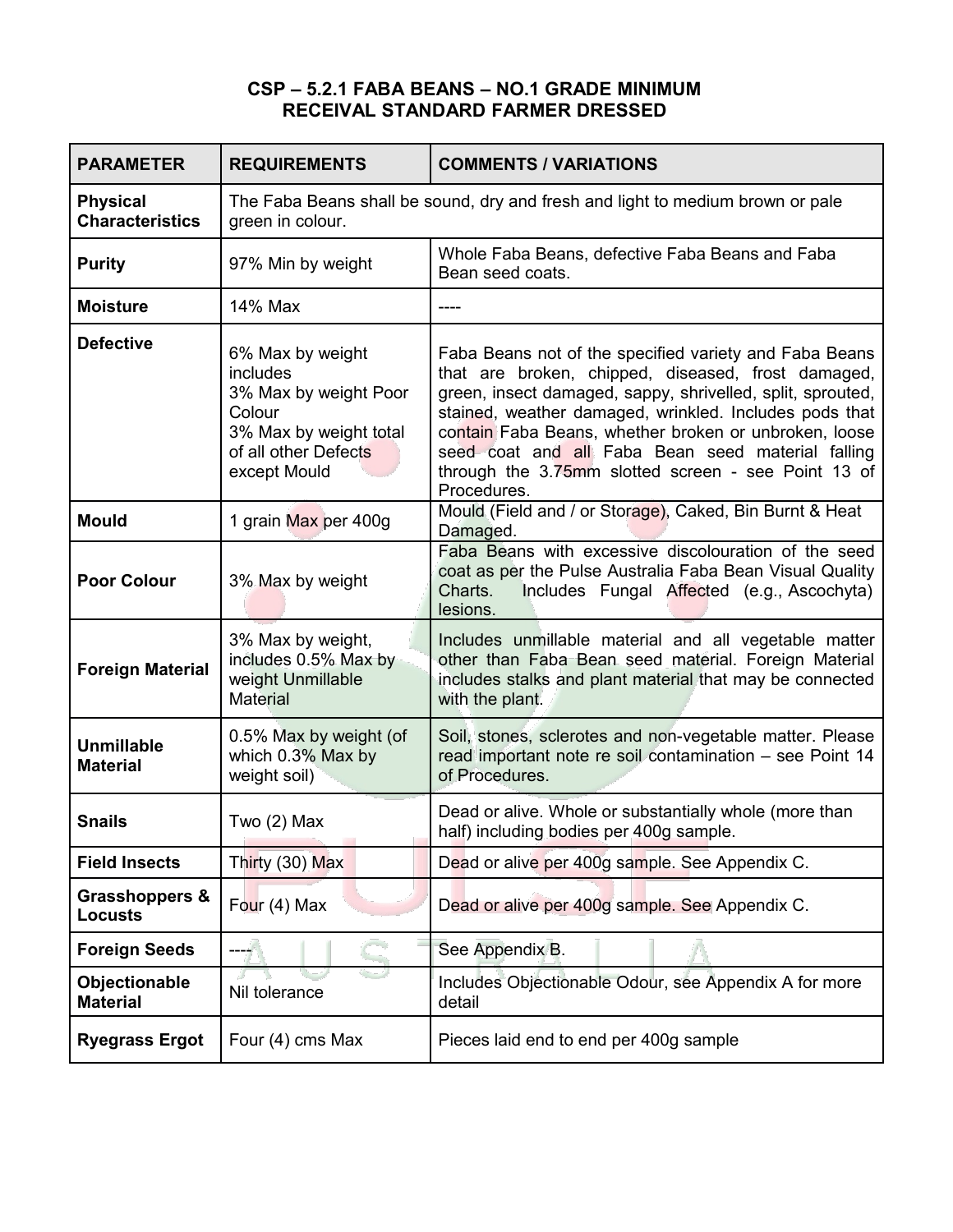#### **CSP – 5.2.2 FABA BEANS – NO.1 GRADE MINIMUM EXPORT STANDARD FARMER DRESSED**

| <b>PARAMETER</b>                           | <b>REQUIREMENTS</b>                                                                                                                  | <b>COMMENTS / VARIATIONS</b>                                                                                                                                                                                                                                                                                                                                                                                             |
|--------------------------------------------|--------------------------------------------------------------------------------------------------------------------------------------|--------------------------------------------------------------------------------------------------------------------------------------------------------------------------------------------------------------------------------------------------------------------------------------------------------------------------------------------------------------------------------------------------------------------------|
| <b>Physical</b><br><b>Characteristics</b>  | green in colour.                                                                                                                     | The Faba Beans shall be sound, dry and fresh and light to medium brown or pale                                                                                                                                                                                                                                                                                                                                           |
| <b>Purity</b>                              | 97% Min by weight                                                                                                                    | Whole Faba Beans, defective Faba Beans and Faba<br>Bean seed coats.                                                                                                                                                                                                                                                                                                                                                      |
| <b>Moisture</b>                            | 14% Max                                                                                                                              | ----                                                                                                                                                                                                                                                                                                                                                                                                                     |
| <b>Defective</b><br>Of which               | Containers (bulk or<br>bagged): 8% Max by<br>weight<br>Bulk vessel hold<br>shipment: 10% Max by<br>weight<br>All include Poor Colour | Faba Beans not of the specified variety and Faba Beans<br>that are broken, chipped, diseased, frost damaged,<br>green, insect damaged, sappy, shrivelled, split, sprouted,<br>stained, weather damaged, wrinkled. Includes pods that<br>contain Faba Beans, whether broken or unbroken, loose<br>seed coat and all Faba Bean seed material falling<br>through the 3.75mm slotted screen - see Point 13 of<br>Procedures. |
| <b>Mould</b>                               | 1% by weight*                                                                                                                        | Mould (Field and / or Storage), Caked, Bin Burnt & Heat<br>Damaged.                                                                                                                                                                                                                                                                                                                                                      |
| <b>Poor Colour</b>                         | 3% Max by weight                                                                                                                     | Faba Beans with excessive discolouration of the seed<br>coat as per the Pulse Australia Faba Bean Visual Quality<br>Includes Fungal Affected (e.g., Ascochyta)<br>Charts.<br>lesions.                                                                                                                                                                                                                                    |
| <b>Foreign Material</b>                    | 3% Max by weight,<br>includes 0.5% Max by<br>weight Unmillable<br>Material                                                           | Includes unmillable material and all vegetable matter<br>other than Faba Bean seed material. Foreign Material<br>includes stalks and plant material that may be connected<br>to the plant.                                                                                                                                                                                                                               |
| <b>Unmillable</b><br><b>Material</b>       | 0.5% Max by weight<br>(of which 0.3% Max by<br>weight soil)                                                                          | Soil, stones, sclerotes and non-vegetable matter. Please<br>read important note re soil contamination - see Point 14<br>of Procedures.                                                                                                                                                                                                                                                                                   |
| <b>Snails</b>                              | Two $(2)$ Max                                                                                                                        | Whole or substantially whole (more than half)<br>Dead.<br>including bodies per 400g sample.                                                                                                                                                                                                                                                                                                                              |
| <b>Field Insects</b>                       | Thirty (30) Max                                                                                                                      | Dead per 400g sample. See Appendix C.                                                                                                                                                                                                                                                                                                                                                                                    |
| &<br><b>Grasshoppers</b><br><b>Locusts</b> | Four (4) Max                                                                                                                         | Dead or alive per 400g sample. See Appendix C.                                                                                                                                                                                                                                                                                                                                                                           |
| <b>Foreign Seeds</b>                       |                                                                                                                                      | See Appendix B.                                                                                                                                                                                                                                                                                                                                                                                                          |
| Objectionable<br><b>Material</b>           | Nil tolerance                                                                                                                        | Includes Objectionable Odour, see Appendix A for more<br>detail.                                                                                                                                                                                                                                                                                                                                                         |
| <b>Ryegrass Ergot</b>                      | Four (4) cms Max                                                                                                                     | Pieces laid end to end per 400g sample.                                                                                                                                                                                                                                                                                                                                                                                  |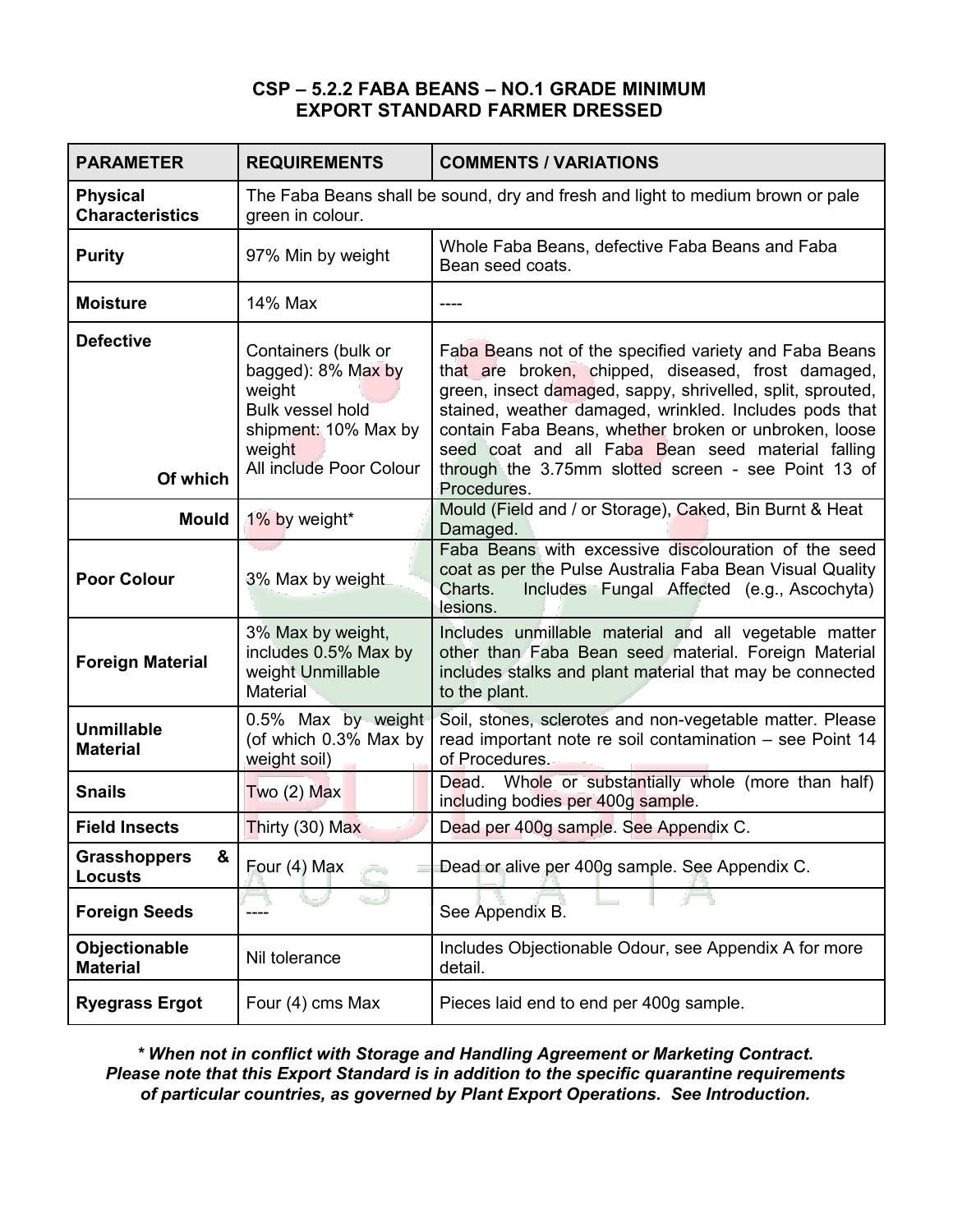#### **CSP – 5.2.3 FABA BEANS – NO.1 GRADE MINIMUM EXPORT STANDARD MACHINE DRESSED**

| <b>PARAMETER</b>                          | <b>REQUIREMENTS</b>                                                                                                                         | <b>COMMENTS / VARIATIONS</b>                                                                                                                                                                                                                                                                                                                                                                                          |
|-------------------------------------------|---------------------------------------------------------------------------------------------------------------------------------------------|-----------------------------------------------------------------------------------------------------------------------------------------------------------------------------------------------------------------------------------------------------------------------------------------------------------------------------------------------------------------------------------------------------------------------|
| <b>Physical</b><br><b>Characteristics</b> | The Faba Beans shall be sound, dry and fresh and light to medium brown or pale green<br>in colour.                                          |                                                                                                                                                                                                                                                                                                                                                                                                                       |
| <b>Purity</b>                             | 99% Min by weight                                                                                                                           | Whole Faba Beans, defective Faba Beans and Faba Bean<br>seed coats.                                                                                                                                                                                                                                                                                                                                                   |
| <b>Moisture</b>                           | 14% Max                                                                                                                                     |                                                                                                                                                                                                                                                                                                                                                                                                                       |
| <b>Defective</b><br>Of which              | Containers (bulk or<br>bagged): 6% Max by<br>weight<br><b>Bulk vessel hold</b><br>shipment: 10% Max by<br>weight<br>All include Poor Colour | Faba Beans not of the specified variety and Faba Beans<br>that are broken, chipped, diseased, frost damaged, green,<br>insect damaged, sappy, shrivelled, split, sprouted, stained,<br>weather damaged, wrinkled. Includes pods that contain<br>Faba Beans, whether broken or unbroken, loose seed coat<br>and all Faba Bean seed material falling through the<br>3.75mm slotted screen - see Point 13 of Procedures. |
| <b>Mould</b>                              | 1% by weight*                                                                                                                               | Mould (Field and / or Storage), Caked, Bin Burnt & Heat<br>Damaged.                                                                                                                                                                                                                                                                                                                                                   |
| <b>Poor Colour</b>                        | 3% Max by weight                                                                                                                            | Faba Beans with excessive discolouration of the seed coat<br>as per the Pulse Australia Faba Bean Visual Quality<br>Charts. Includes Fungal Affected (e.g., Ascochyta) lesions.                                                                                                                                                                                                                                       |
| <b>Foreign Material</b>                   | 1% Max by weight,<br>includes 0.1% Max by<br>weight Unmillable<br>Material                                                                  | Includes unmillable material and all vegetable matter other<br>than Faba Bean seed material. Foreign Material includes<br>stalks and plant material that may be connected to the<br>plant.                                                                                                                                                                                                                            |
| <b>Unmillable</b><br><b>Material</b>      | 0.1% Max by weight                                                                                                                          | Includes soil, stones, sclerotes and non-vegetable matter.<br>Please read important note re soil contamination - see<br>Point 14 of Procedures.                                                                                                                                                                                                                                                                       |
| <b>Snails</b>                             | <b>Nil Tolerance</b>                                                                                                                        |                                                                                                                                                                                                                                                                                                                                                                                                                       |
| <b>Field Insects</b>                      | $Tw\overline{o}$ (2) Max                                                                                                                    | Dead per 400g sample. See Appendix C. Includes<br>Grasshoppers and/or Locusts.                                                                                                                                                                                                                                                                                                                                        |
| <b>Foreign Seeds</b>                      |                                                                                                                                             | See Appendix B.                                                                                                                                                                                                                                                                                                                                                                                                       |
| Objectionable<br><b>Material</b>          | Nil tolerance                                                                                                                               | Includes Objectionable Odour, see Appendix A for more<br>detail.                                                                                                                                                                                                                                                                                                                                                      |
| <b>Ryegrass Ergot</b>                     | Nil tolerance                                                                                                                               |                                                                                                                                                                                                                                                                                                                                                                                                                       |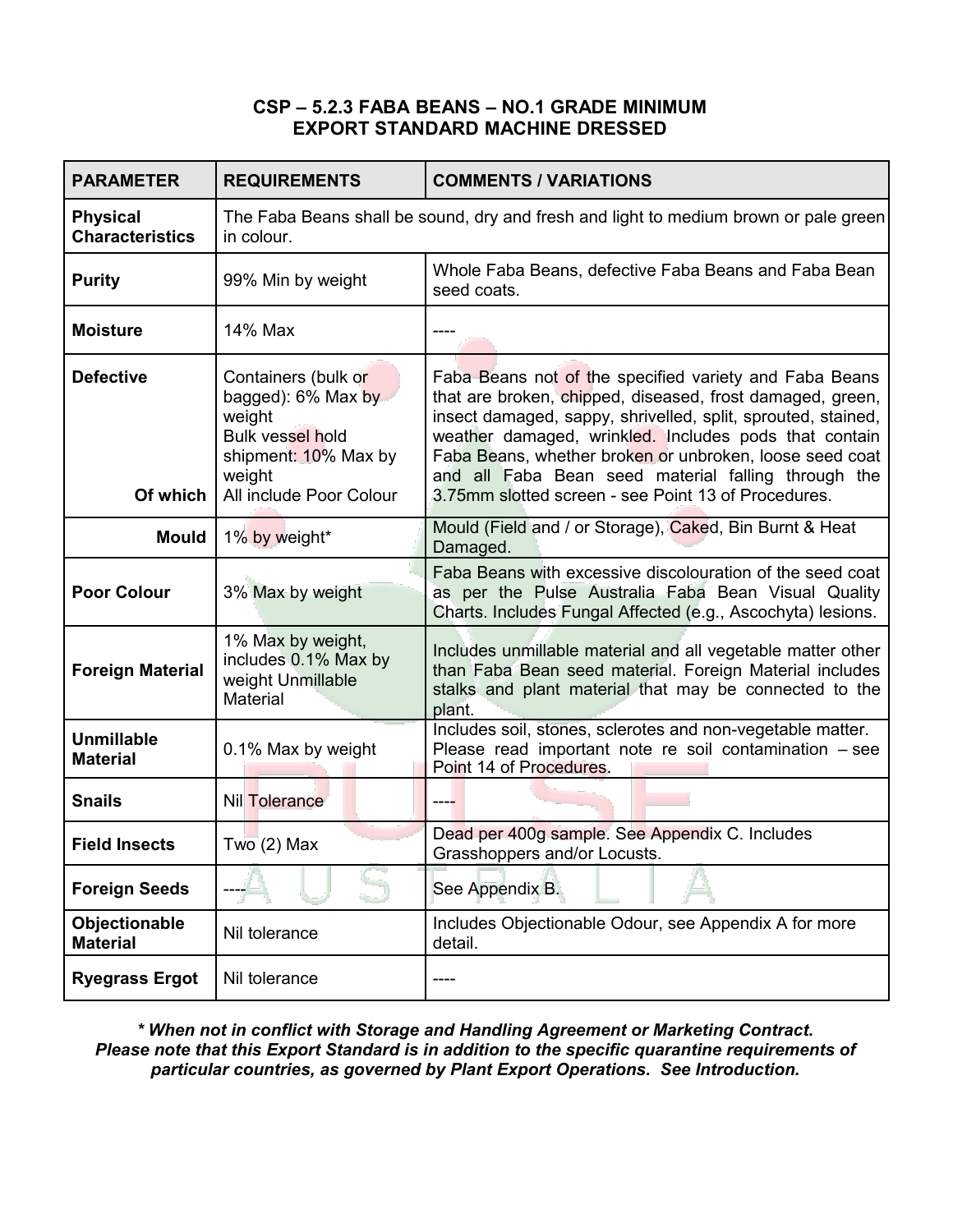# **RECEIVAL STANDARD FARMER DRESSED**

| <b>PARAMETER</b>                           | <b>REQUIREMENTS</b>                                                                                | <b>COMMENTS / VARIATIONS</b>                                                                                                                                                                                                                                                                                                                                                                                             |
|--------------------------------------------|----------------------------------------------------------------------------------------------------|--------------------------------------------------------------------------------------------------------------------------------------------------------------------------------------------------------------------------------------------------------------------------------------------------------------------------------------------------------------------------------------------------------------------------|
| <b>Physical</b><br><b>Characteristics</b>  | The Faba Beans shall be sound, dry and fresh and light to medium brown or pale<br>green in colour. |                                                                                                                                                                                                                                                                                                                                                                                                                          |
| <b>Purity</b>                              | 97% Min by weight                                                                                  | Whole Faba Beans, defective Faba Beans and Faba<br>Bean seed coats.                                                                                                                                                                                                                                                                                                                                                      |
| <b>Moisture</b>                            | 14% Max                                                                                            |                                                                                                                                                                                                                                                                                                                                                                                                                          |
| <b>Defective</b>                           | 10% Max by weight,<br>includes 7% Max by<br>weight Poor Colour                                     | Faba Beans not of the specified variety and Faba<br>Beans that are broken, chipped, diseased, frost<br>damaged, green, insect damaged, sappy, shrivelled,<br>split, sprouted, stained, weather damaged, wrinkled.<br>Includes pods that contain Faba Beans, whether broken<br>or unbroken, loose seed coat and all Faba Bean seed<br>material falling through the 3.75mm slotted screen - see<br>Point 13 of Procedures. |
| <b>Mould</b>                               | 1 grain Max per 400g                                                                               | Mould (Field and / or Storage), Caked, Bin Burnt & Heat<br>Damaged.                                                                                                                                                                                                                                                                                                                                                      |
| <b>Poor Colour</b>                         | 7% Max by weight                                                                                   | Faba Beans with excessive discolouration of the seed<br>coat as per the Pulse Australia Faba Bean Visual<br>Quality Charts.<br>Includes Fungal Affected<br>(e.g.,<br>Ascochyta)<br>lesions.                                                                                                                                                                                                                              |
| <b>Foreign Material</b>                    | 3% Max by weight,<br>includes 0.5% Max by<br>weight Unmillable<br><b>Material</b>                  | Includes unmillable material and all vegetable matter<br>other than Faba Bean seed material. Foreign Material<br>includes stalks and plant material that may be<br>connected to the plant.                                                                                                                                                                                                                               |
| <b>Unmillable</b><br><b>Material</b>       | 0.5% Max by weight (of<br>which 0.3% Max by<br>weight soil)                                        | Soil, stones, sclerotes and non-vegetable matter.<br>Please read important note re soil contamination - see<br>Point 14 of Procedures.                                                                                                                                                                                                                                                                                   |
| <b>Snails</b>                              | Two $(2)$ Max                                                                                      | Dead or alive. Whole or substantially whole (more than<br>half) including bodies per 400g sample.                                                                                                                                                                                                                                                                                                                        |
| <b>Field Insects</b>                       | Thirty (30) Max                                                                                    | Dead or alive per 400g sample. See Appendix C.                                                                                                                                                                                                                                                                                                                                                                           |
| &<br><b>Grasshoppers</b><br><b>Locusts</b> | Four (4) Max                                                                                       | Dead or alive per 400g sample. See Appendix C.                                                                                                                                                                                                                                                                                                                                                                           |
| <b>Foreign Seeds</b>                       |                                                                                                    | See Appendix B.                                                                                                                                                                                                                                                                                                                                                                                                          |
| Objectionable<br><b>Material</b>           | Nil tolerance                                                                                      | Includes Objectionable Odour, see Appendix A for more<br>detail.                                                                                                                                                                                                                                                                                                                                                         |
| <b>Ryegrass Ergot</b>                      | Four (4) cms Max                                                                                   | Pieces laid end to end per 400g sample.                                                                                                                                                                                                                                                                                                                                                                                  |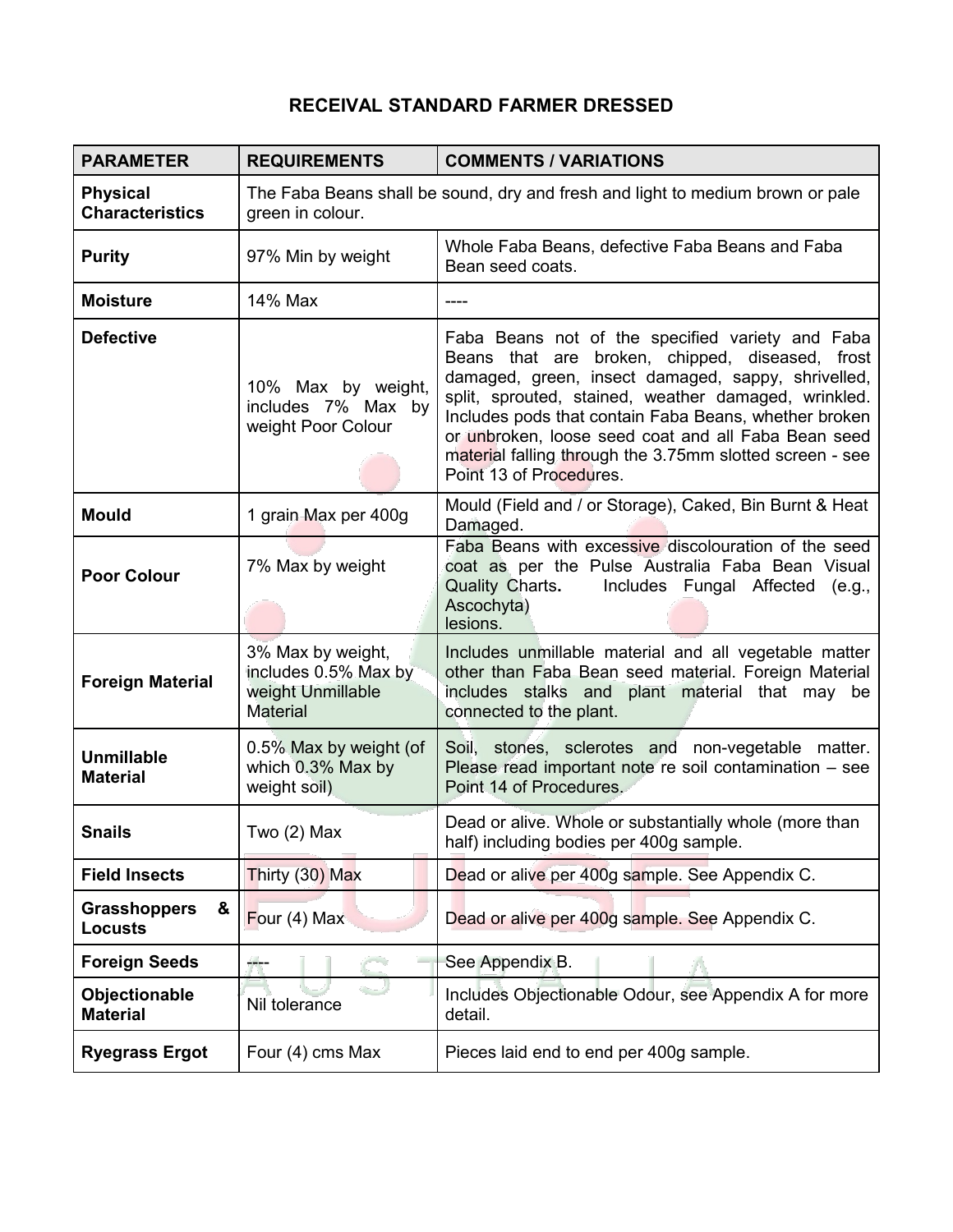### **EXPORT STANDARD FARMER DRESSED**

| <b>PARAMETER</b>                          | <b>REQUIREMENTS</b>                                                                                                                          | <b>COMMENTS / VARIATIONS</b>                                                                                                                                                                                                                                                                                                                                                                                          |
|-------------------------------------------|----------------------------------------------------------------------------------------------------------------------------------------------|-----------------------------------------------------------------------------------------------------------------------------------------------------------------------------------------------------------------------------------------------------------------------------------------------------------------------------------------------------------------------------------------------------------------------|
| <b>Physical</b><br><b>Characteristics</b> | The Faba Beans shall be sound, dry and fresh and light to medium brown or pale green<br>in colour.                                           |                                                                                                                                                                                                                                                                                                                                                                                                                       |
| <b>Purity</b>                             | 97% Min by weight                                                                                                                            | Whole Faba Beans, defective Faba Beans and Faba Bean<br>seed coats.                                                                                                                                                                                                                                                                                                                                                   |
| <b>Moisture</b>                           | 14% Max                                                                                                                                      | ----                                                                                                                                                                                                                                                                                                                                                                                                                  |
| <b>Defective</b><br>Of which              | Containers (bulk or<br>bagged): 12% Max by<br>weight<br><b>Bulk vessel hold</b><br>shipment: 14% Max by<br>weight<br>All include Poor Colour | Faba Beans not of the specified variety and Faba Beans<br>that are broken, chipped, diseased, frost damaged, green,<br>insect damaged, sappy, shrivelled, split, sprouted, stained,<br>weather damaged, wrinkled. Includes pods that contain<br>Faba Beans, whether broken or unbroken, loose seed coat<br>and all Faba Bean seed material falling through the<br>3.75mm slotted screen - see Point 13 of Procedures. |
| <b>Mould</b>                              | 1% by weight*                                                                                                                                | Mould (Field and / or Storage), Caked, Bin Burnt & Heat<br>Damaged.                                                                                                                                                                                                                                                                                                                                                   |
| <b>Poor Colour</b>                        | 7% Max by weight                                                                                                                             | Discoloured Faba Beans have excessive discolouration of<br>the seed coat as per the Pulse Australia Faba Bean Visual<br>Quality Charts. Includes Fungal Affected (e.g., Ascochyta)<br>lesions.                                                                                                                                                                                                                        |
| <b>Foreign Material</b>                   | 3% Max by weight,<br>includes 0.5% Max by<br>weight Unmillable<br><b>Material</b>                                                            | Unmillable material and all vegetable matter other than<br>Faba Bean seed material. Foreign Material includes stalks<br>and plant material that may be connected to the plant.                                                                                                                                                                                                                                        |
| <b>Unmillable</b><br><b>Material</b>      | $0.5\%$<br>by weight<br>Max<br>(of which 0.3% Max by<br>weight soil)                                                                         | Soil, stones, sclerotes and non-vegetable matter. Please<br>read important note re soil contamination - see Point 14 of<br>Procedures.                                                                                                                                                                                                                                                                                |
| <b>Snails</b>                             | Two $(2)$ Max                                                                                                                                | Whole or substantially whole (more than half)<br>Dead.<br>including bodies per 400g sample.                                                                                                                                                                                                                                                                                                                           |
| <b>Field Insects</b>                      | Thirty (30) Max                                                                                                                              | Dead per 400g sample. See Appendix C.                                                                                                                                                                                                                                                                                                                                                                                 |
| Grasshoppers &<br><b>Locusts</b>          | Four (4) Max                                                                                                                                 | Dead or alive per 400g sample. See Appendix C.                                                                                                                                                                                                                                                                                                                                                                        |
| <b>Foreign Seeds</b>                      |                                                                                                                                              | See Appendix B.                                                                                                                                                                                                                                                                                                                                                                                                       |
| Objectionable<br><b>Material</b>          | Nil tolerance                                                                                                                                | Includes Objectionable Odour, see Appendix A for more<br>detail.                                                                                                                                                                                                                                                                                                                                                      |
| <b>Ryegrass Ergot</b>                     | Four (4) cms Max                                                                                                                             | Pieces laid end to end per 400g sample.                                                                                                                                                                                                                                                                                                                                                                               |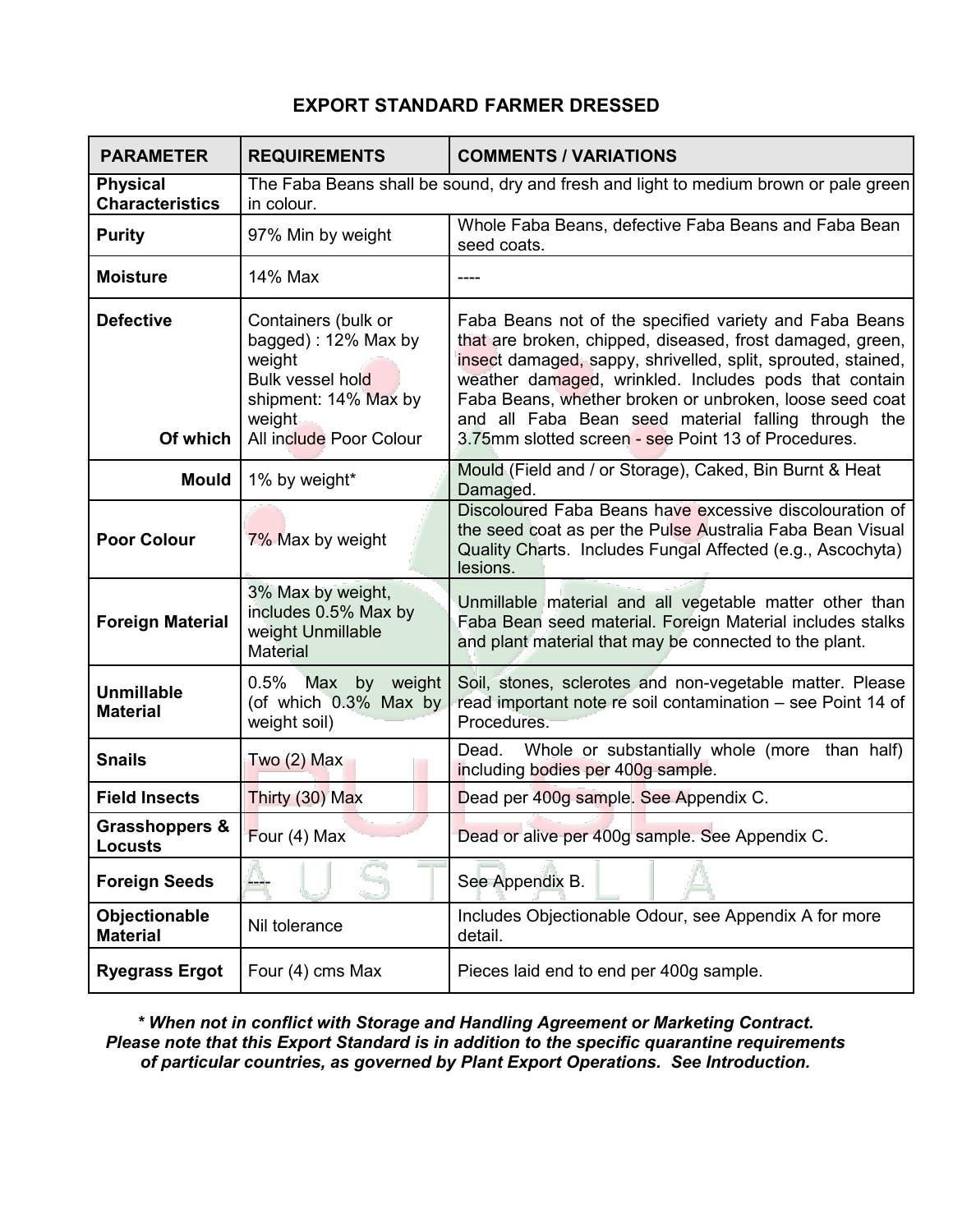# **RECEIVAL STANDARD FARMER DRESSED**

| <b>PARAMETER</b>                            | <b>REQUIREMENTS</b>                                                                                | <b>COMMENTS / VARIATIONS</b>                                                                                                                                                                                                                                                                                                                                                                                                                           |
|---------------------------------------------|----------------------------------------------------------------------------------------------------|--------------------------------------------------------------------------------------------------------------------------------------------------------------------------------------------------------------------------------------------------------------------------------------------------------------------------------------------------------------------------------------------------------------------------------------------------------|
| <b>Physical</b><br><b>Characteristics</b>   | The Faba Beans shall be sound, dry and fresh and light to medium brown or pale green<br>in colour. |                                                                                                                                                                                                                                                                                                                                                                                                                                                        |
| <b>Purity</b>                               | 97% Min by weight                                                                                  | Whole Faba Beans, defective Faba Beans and Faba Bean<br>seed coats                                                                                                                                                                                                                                                                                                                                                                                     |
| <b>Moisture</b>                             | 14% Max                                                                                            | ----                                                                                                                                                                                                                                                                                                                                                                                                                                                   |
| <b>Defective</b>                            | 20% Max by weight of<br>which 7% Max by weight<br>bin burnt, caked, heat<br>damaged, sprouted      | Faba Beans not of the specified variety and Faba Beans<br>that are broken, chipped, diseased, fungal affected, frost<br>damaged, green, insect damaged, poor colour, sappy,<br>shrivelled, split, sprouted, stained, weather damaged,<br>wrinkled. Includes pods that contain Faba Beans, whether<br>broken or unbroken, loose seed coat and all Faba Bean<br>seed material falling through the 3.75mm slotted screen -<br>see Point 13 of Procedures. |
| <b>Mould</b>                                | 1 grain Max per 400g                                                                               | Mould (Field and / or Storage) only                                                                                                                                                                                                                                                                                                                                                                                                                    |
| <b>Foreign Material</b>                     | 3% Max by weight,<br>includes 0.5% Max by<br>weight Unmillable<br>Material                         | Includes unmillable material and all vegetable matter other<br>than Faba Bean seed material. Foreign Material includes<br>stalks & plant material that may be connected to the plant.                                                                                                                                                                                                                                                                  |
| <b>Unmillable</b><br><b>Material</b>        | 0.5% Max by weight (of<br>which 0.3% Max by<br>weight soil)                                        | Soil, stones, sclerotes and non-vegetable matter. Please<br>read important note re soil contamination - see Point 14 of<br>Procedures.                                                                                                                                                                                                                                                                                                                 |
| <b>Snails</b>                               | Two $(2)$ Max                                                                                      | Dead or alive. Whole or substantially whole (more than half)<br>including bodies per 400g sample.                                                                                                                                                                                                                                                                                                                                                      |
| <b>Field Insects</b>                        | Thirty (30) Max                                                                                    | Dead or alive per 400g sample. See Appendix C.                                                                                                                                                                                                                                                                                                                                                                                                         |
| <b>Grasshoppers &amp;</b><br><b>Locusts</b> | Four (4) Max                                                                                       | Dead or alive per 400g sample. See Appendix C.                                                                                                                                                                                                                                                                                                                                                                                                         |
| <b>Foreign Seeds</b>                        |                                                                                                    | See Appendix B.                                                                                                                                                                                                                                                                                                                                                                                                                                        |
| Objectionable<br><b>Material</b>            | Nil tolerance                                                                                      | Includes Objectionable Odour, see Appendix A for more<br>detail                                                                                                                                                                                                                                                                                                                                                                                        |
| <b>Ryegrass Ergot</b>                       | Four (4) cms Max                                                                                   | Pieces laid end to end per 400g sample.                                                                                                                                                                                                                                                                                                                                                                                                                |